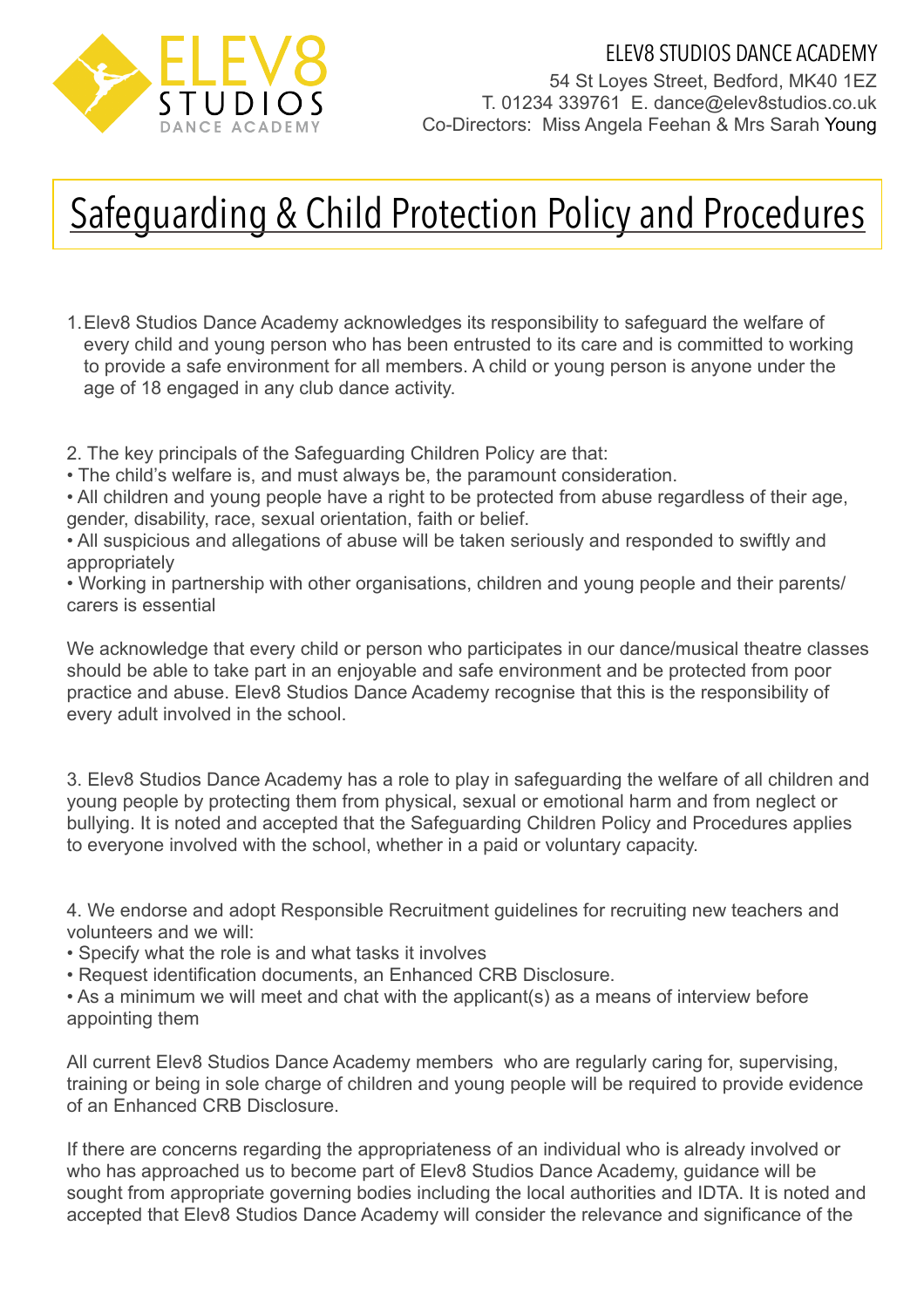information obtained via the Enhanced CRB Disclosure and that all decisions will be made in the best interests of children and young people.

It is accepted that Elev8 Studios Dance Academy aims to prevent people with a history of relevant and significant offending from having contact with children or young people and the opportunity to influence policies or practice with children or young people. This is to prevent direct sexual or physical harm to children and to minimise the risk of 'grooming' within dance/drama/ musical theatre.

5. The Co-Directors of Elev8 Studios Dance Academy, Angela Feehan & Sarah Young, are the first point of contact for all who have concerns about the welfare of any child or young person. Miss Feehan & Mrs Young will be familiar with the procedures for referring any concerns.

6. We acknowledge and endorse the identification of bullying as a category of abuse. Bullying of any kind is not acceptable at our school. If bullying does occur, all participants or parents/carers should be able to tell and know that incidents will be dealt with promptly. Incidents need to be reported to the principal, and in cases of serious bullying, the appropriate disciplinary procedures will be put into place.

7. Reporting your concerns about the welfare of a child or young person. Safeguarding is everyone's responsibility. If you are worried about a child, it is important that you report your concerns - no action is not an option.

• If you are worried about a child then you need to report your concerns to the Co-Directors of Elev8 Studios Dance Academy, Miss Angela Feehan & Mrs Sarah Young.

• If the issue is one of poor practice, Miss Feehan & Mrs Young will either: − Deal with the matter themselves or − Seek advice through the appropriate channels

• If the concern is more serious - possible child abuse, where possible, contacts the Local Authority first, then immediately contacts the Police or Children's Services

• If the child needs immediate medical treatment take them to a hospital or call an ambulance and tell them there is a child protection concern. Let the principal know what action you have taken, and and they in turn will inform the appropriate governing bodies.

• If at any time you are not able to contact the directors, or the matter is clearly serious then you can either: − Contact the Local Safeguarding Children's Board − Contact the Police − Call the NSPCC 24 hour helpline for advice 0808 800 5000

 If your concern is of an immediate safeguarding nature then please contact MASH on 01234 718700 during office hours (08:45 - 17:20 Monday to Thursday; 08:45 - 16:20 on a Friday or out of office hours please call the Emergency Duty Team (EDT) on 0300 300 8123.

8. Annual review Safeguarding policy due July 2021

## **APPENDIX 2: OUTDOOR LESSON SAFEGUARDING CONSIDERATIONS**  *Added to policy on 28.07.2020*

As a further response to COVID-19, Elev8 Studios Dance Academy has chosen to begin offering outdoor classes as of 04.08.2020.